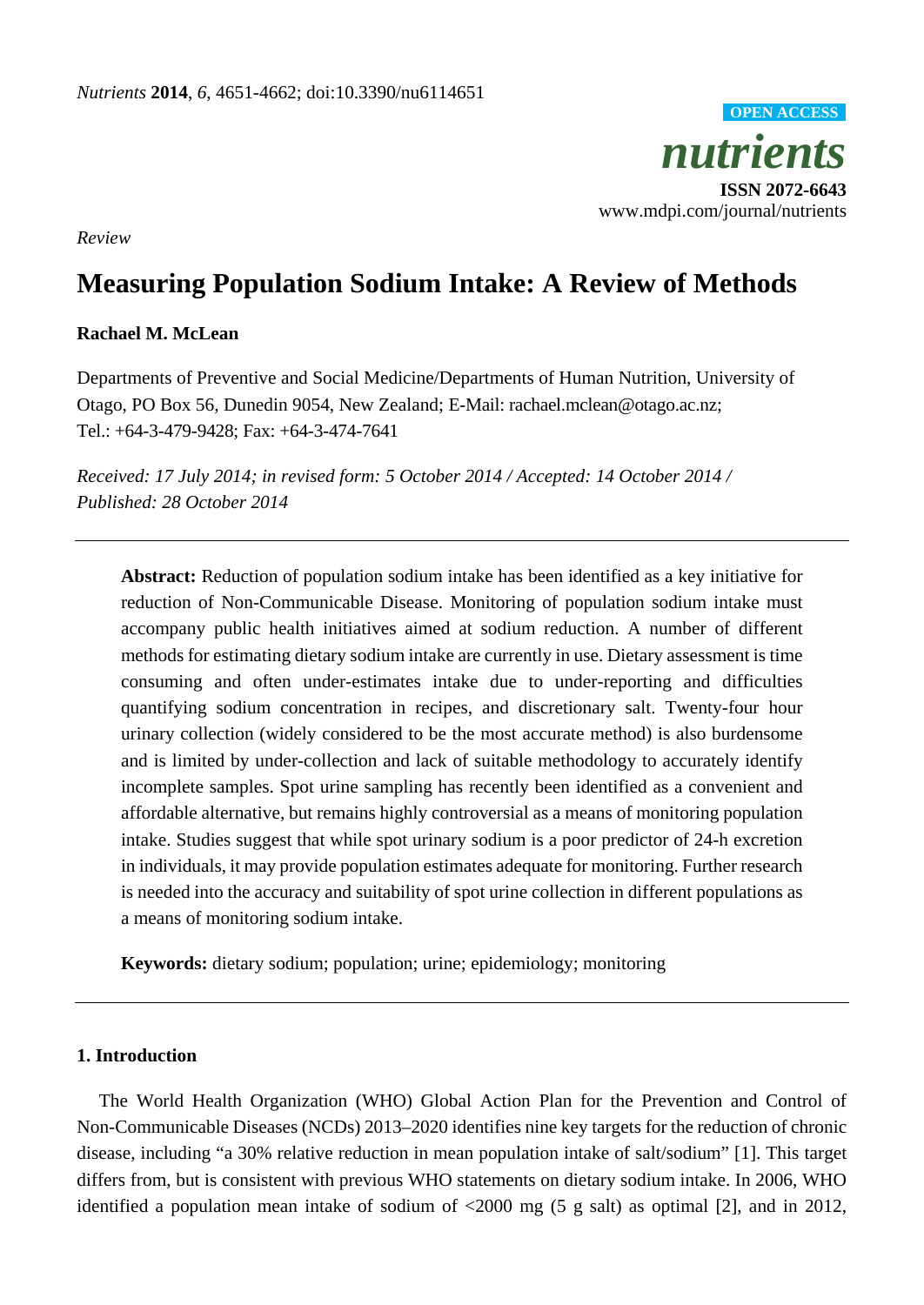following two systematic reviews [3,4], an optimal individual level of dietary sodium intake was similarly identified as <2000 mg/day for adults with proportional lower levels for children [5]. This shift to a focus on a relative reduction rather than absolute level reflects the observation that worldwide, most populations have a mean intake that considerably exceeds that which is considered optimal. In 2010 the global mean sodium intake (based on analysis of intakes across 66 countries) was estimated to be 3.95 g/day, and was higher than WHO recommended levels in almost all countries [6]. The focus on relative reduction is also consistent with the observed linear relationship between sodium intake and blood pressure, with no apparent threshold below (or above) which the effect is attenuated [5]. A gradual reduction in population sodium intake is likely to be more achievable for countries, and so a focus on percentage reduction is a more pragmatic approach.

## **2. Monitoring**

Essential to reporting on this target is regular population monitoring of dietary sodium intake. Many (particularly high income) countries already have high quality established systems of nutrient intake monitoring, and will find reporting on this target is relatively easily accommodated into existing monitoring systems. Other countries with limited resources or without existing nutrition monitoring will find this more challenging.

A number of different ways of measuring dietary sodium intake are currently available, including dietary and urinary assessment. There are challenges associated with the measurement of dietary sodium that make precise quantification of intake difficult. Both inter-individual and intra-individual variability of sodium intake is high, due to high variability of usual dietary patterns [7]. Measuring population sodium intake however does not require a valid estimate of each individual's mean intake, but rather a valid estimate of the range and frequency of intakes across the population. Therefore it is important that the sample is representative of the population (thereby minimising bias) and that the methods used provide a valid estimate of mean population level intake. An adequate sample size will account for inter-individual variability.

## *2.1. Dietary Assessment*

Dietary recall and weighed diet records are widely used methods of assessing nutrient intakes, and are labour intensive for both participants and researchers. Subjects may change their behaviour when collecting dietary information prospectively (such as in a weighed diet record), and under-reporting of intake, both generally and of particular foods and nutrients has been reported in the literature [8,9]. Sodium intake is highly correlated with total energy intake, due to its inclusion in a wide variety of foods and meals[10]. Under-reporting of energy (and therefore sodium) intake is common, and has been shown to be greater for those with higher body mass index (BMI) scores [11]. With an increasing proportion of the population in many high- and middle-income countries becoming overweight or obese, underreporting is likely to be highly prevalent. Particular issues arise with quantification of dietary sodium in dietary assessment: the sodium content in recipes for both processed and home-cooked foods is highly variable, and discretionary salt use (in home cooking or at the table) is difficult to quantify and often not included in standard dietary surveys. Different patterns of sodium consumption in different populations must be accounted for. For example, in countries with a western style diet, most intake (75%–80%) is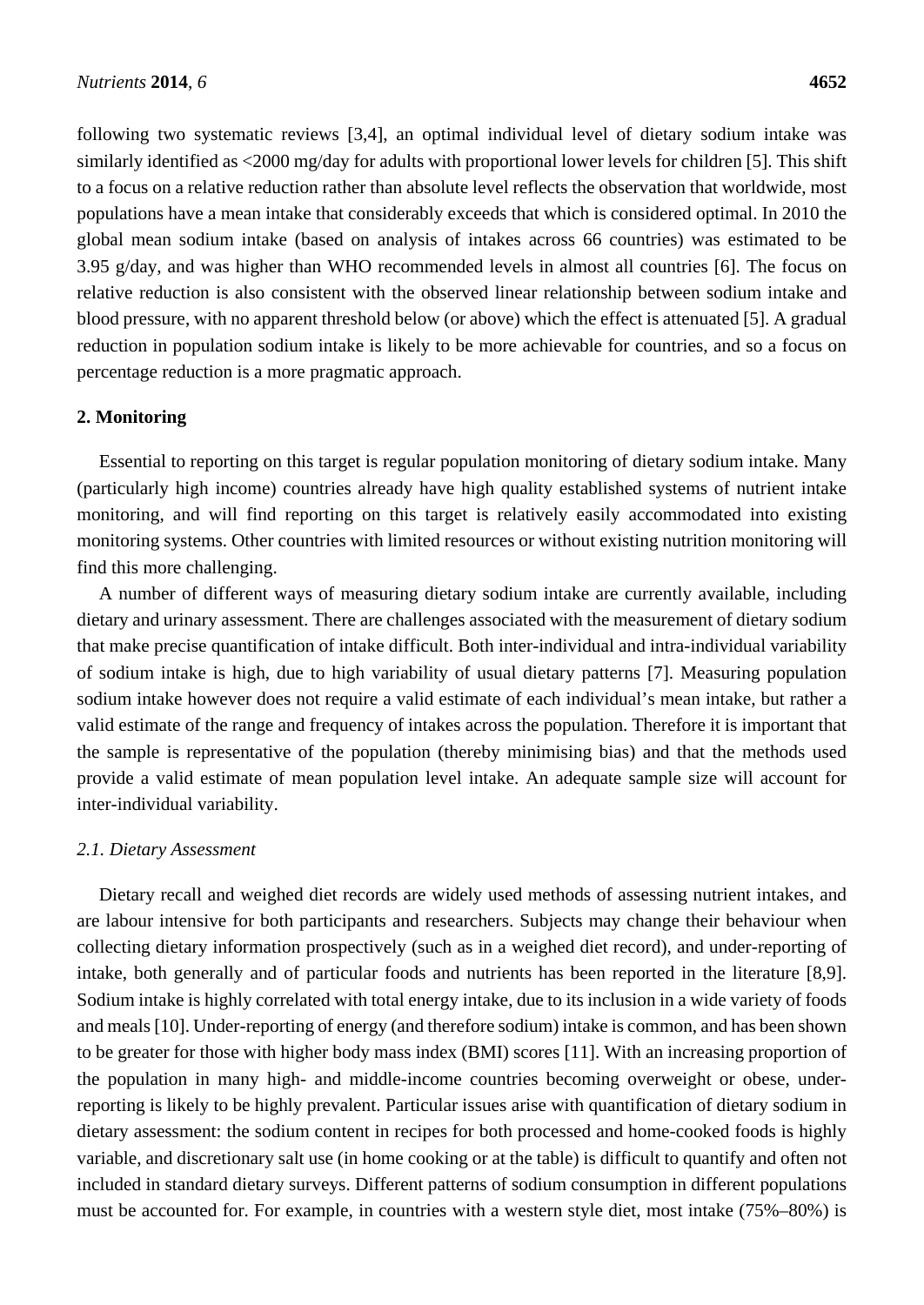from sodium contained in processed food, with only around 10% estimated to be added in the home in cooking or at the table. In other countries (such as China), the majority is added in home cooking through salt or sauces [12,13]. Dietary surveys are often considered unsuitable for estimating population sodium intake as they tend to under-estimate intake due to omission or difficulty quantifying discretionary salt added in the home. A comparison of 24 h recall using the United States Department of Agriculture (USDA) Automated Multiple-Pass Method used in the National Health and Nutrition Examination Survey (NHANES) with 24 h urine in healthy volunteers aged 30–69 years found the mean (95% CI) (calculated as the ratio of reported dietary sodium intake from 24-h recall to 24-h urinary sodium/0.86 assuming that 86% of sodium ingested is excreted in the urine) of 24 h recall was 0.93 (0.89, 0.97) for men and 0.90 (0.87, 0.94) for women, suggesting that the USDA Automated Multiple-Pass Method is a valid method for assessing dietary sodium intake [14]. Sodium in medicines may also be an important source of sodium intake which may be missed in dietary surveys [15], although one study indicated that intake from dietary supplements was very low [14].

Food frequency questionnaires (FFQs) have also been used to estimate sodium intake [16]. FFQs are useful as they assess intake over a longer period than dietary surveys, and potentially overcome problems associated with the high day-to-day variability of intake, however precise quantification of daily intake is extremely difficult. It is unlikely that FFQs would be able to quantify intake accurately enough for population monitoring. One calibration study using the mean six 24 h urine collections over a 12 month period as the reference gold standard measure, showed that a seven-day diet record was a more reliable estimate of intake than the FFQ when it came to quantifying intake [17].

While the validity of dietary assessment tools is variable, they are essential for informing public health interventions for dietary sodium reduction, as they enable identification of sources of sodium intake. Identification of foods associated with high intake in different populations and cultural groups is essential to inform public health interventions based on reformulation of processed foods, and consumer education, and changing dietary practices. Dietary assessment also allows the linking of sodium intake with dietary patterns or intake of other nutrients (such as potassium) associated with disease related outcomes in order to inform public health interventions (see for example [13,18]). Furthermore, assessment of sodium intake within a wider dietary survey allows for calculation of energy-adjusted intake, favoured by many epidemiologists. Adjustment for total energy intake is used in epidemiological studies to control for confounding by other factors that may be associated with total energy intake (such as sex, body size, and physical activity levels). Sodium intake is highly correlated with energy intake so that if the dietary assessment tool is significantly underestimating total food intake (and therefore total energy intake) then there will be comparable underestimating of dietary sodium from food sources [19].

## *2.2. 24 h Urine Collection*

24 h urine collection is widely regarded as the gold standard method for assessment of intake, and is often used as the measure by which to compare and validate other methods of sodium intake assessment. As approximately 90% of ingested sodium is excreted in the urine over the same period an accurate 24 h urine collection reflects intake reliably. Variable losses also occur through sweat and feces, and have been estimated to be around 10% under normal conditions, but may be greater in hot climates, or among populations who are highly physically active. Seasonal variability has also been reported with the proportion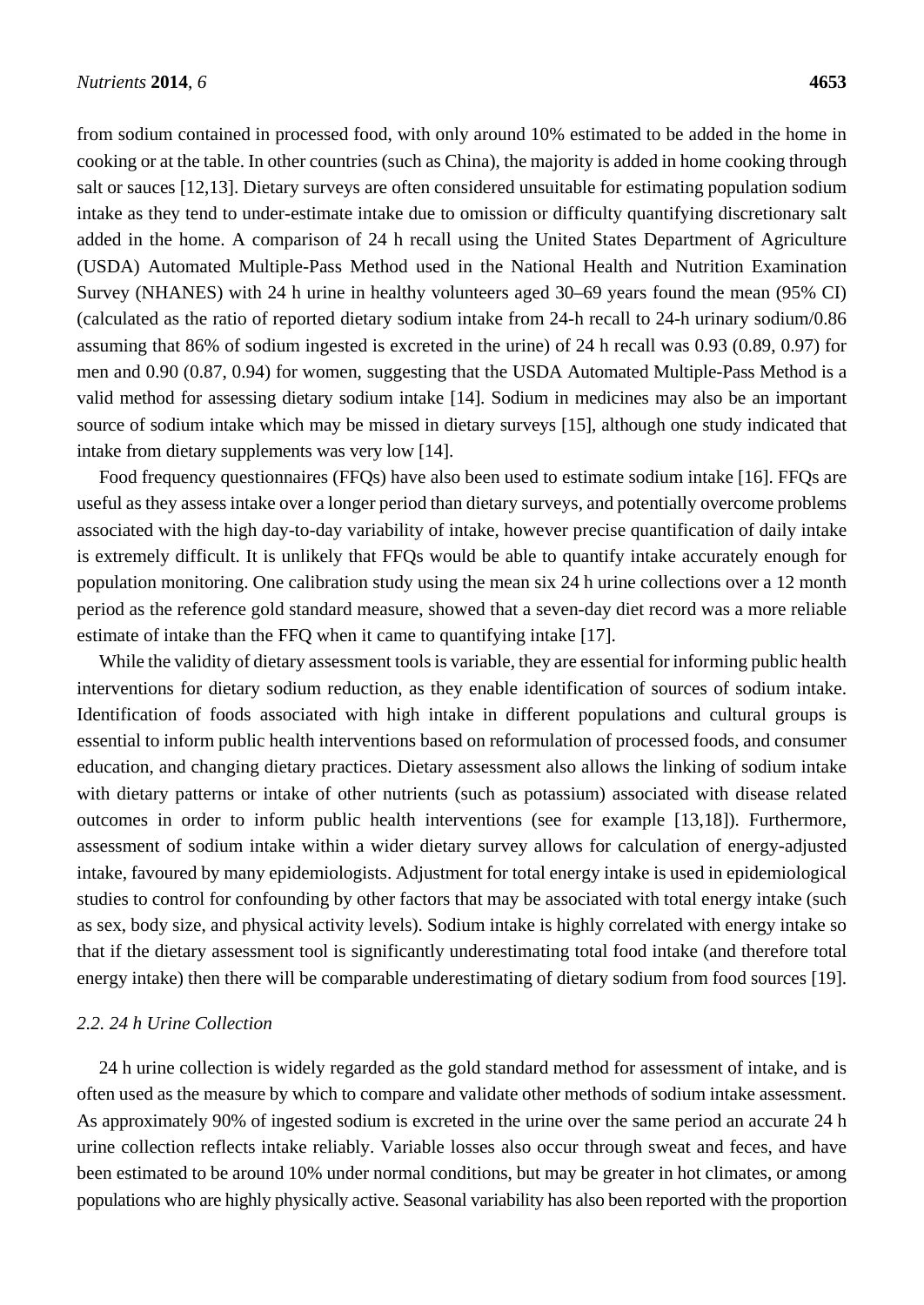of dietary sodium excreted in the urine noted to be lower in summer compared to winter [20]. Twenty four hour urine collection has been used to assess population sodium intake in the landmark INTERSALT study which estimated dietary sodium intake in 52 population groups in 32 countries, and, more recently in the United Kingdom to evaluate the success of its population sodium reduction strategy [21].

Although 24 h urinary assessment of sodium is likely to be more valid than dietary assessment, collection of 24 h urine involves considerable burden for participants, which may influence response rates and collection in representative population surveys. Although some surveys report reasonable response rates (for example 43% in a United Kingdom survey in 2005 [22] and 43%–57% in a Slovene population in 2007 [23]) other response rates are reported to be as low as 10% [24]. Low response rates may lead to bias in population surveys, as respondents are likely to be more health-conscious than non-respondents, although the extent to which this applies in surveys relating to assessment of dietary sodium intake has not been established. A recent Australian population survey showed that estimates of sodium consumption did not differ substantively between participants randomly selected and those who volunteered, suggesting that estimates of population sodium consumption obtained from volunteers was valid in this context [25].

Due to the difficulties associated with the accurate collection of a complete 24 h collection, both under-collection and over-collection of samples has been reported [26]. Various methods exist to identify collections that may be incomplete, however there is no method which can discriminate with certainty between complete and incomplete samples [27]. *Para*-aminobenzoic acid (PABA) has been widely used to assess completeness of urine collections, including in recent UK population surveys. The use of PABA requires subjects to take a tablet three times spaced evenly throughout the day on the day of collection with morning, daytime and evening meals. PABA is excreted almost completely in the urine over the same time period. Urine collections with less than a pre-specified cut off (commonly 85%) are classified as incomplete [28]. Incomplete collections are traditionally disregarded, although with as many as 71% of collections in one study deemed to be incomplete, methods for adjusting results to compensate for assumed under-collection have been suggested [28]. A number of other limitations of use of PABA to determine completeness of urine collections have been reported including declining rates of excretion with increasing age, non-adherence to the relatively inflexible PABA dosage regime, and potential interaction with other medications [29].

Other methods used to assess the completeness of 24 h urine collections include assessment of 24 h creatinine excretion, 24 h urine volume, self-report or a combination of these factors. Twenty-four hour creatinine excretion is associated with body weight, age, sex and protein intake. A number of models have been determined to predict 24 h excretion based on calculations based on age, sex and weight, however these have unacceptably low sensitivity for detecting all incomplete collections [30]. A very low urine volume is indicative of under-collection, however this is unlikely to accurately identify all incomplete samples in a population survey. Participants may also be asked to report any missed or spilled collections [31]. Some researchers have used a combination of methods. For example in the INTERSALT study both the start and end of collection period took place in the clinic with times recorded and participants were asked to report if they had missed any collections [32]. 24 h collections were rejected if participants reported losing 'more than a few drops' of urine or if urine volume was low (<250 mL) [33]. A study of healthy adult volunteers aged 18–39 years assessed completeness of 24 h urine by volume ( $\geq$ 500 mL), self reported collection period ( $>$ 20 h) and self reported missing or spilled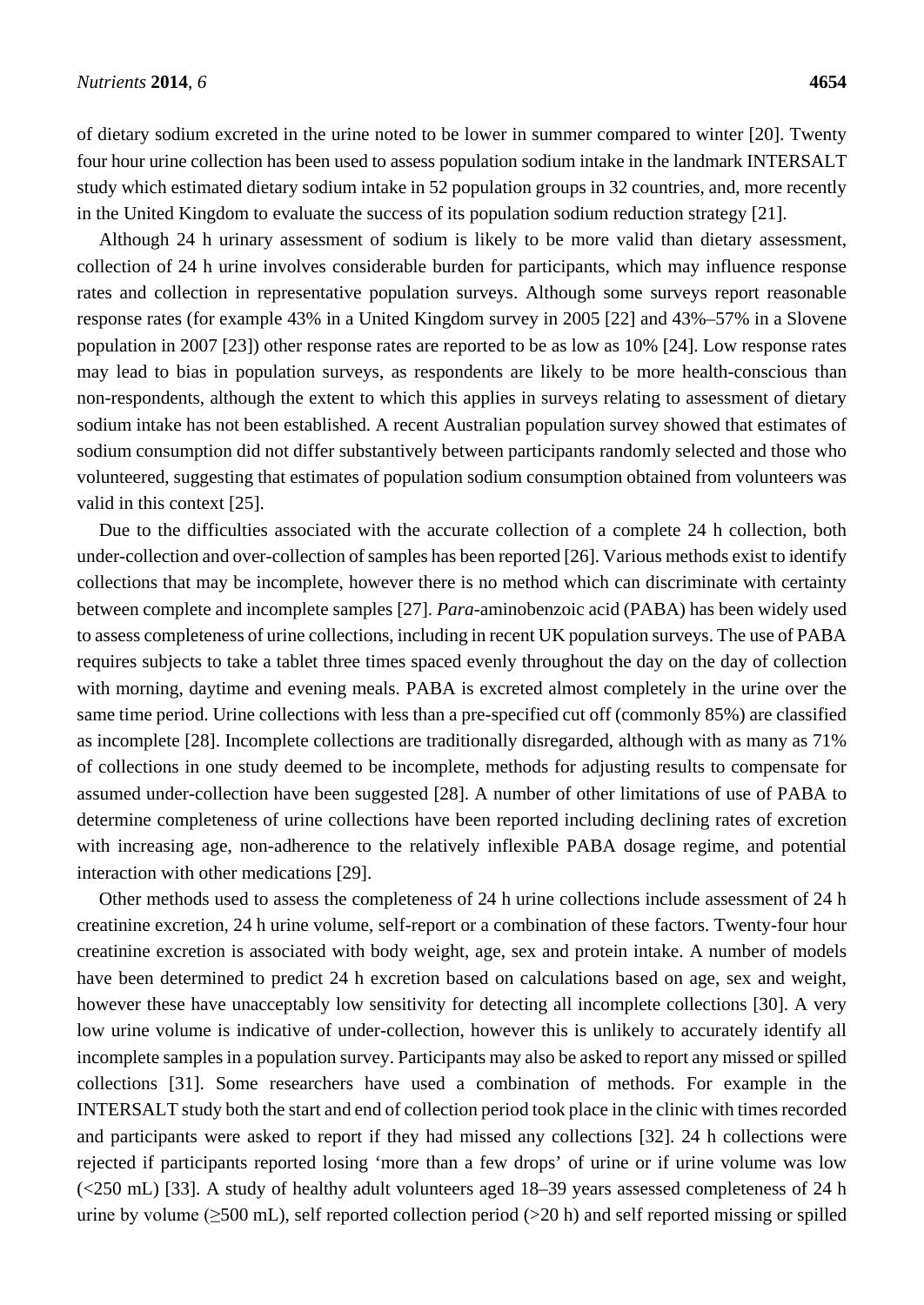urine, and 24 h creatinine excretion [34]. Using this method only 85% returned a complete 24 h urine collection [34]. Under-collection can be high in population surveys. For example only (52.3%) of the 24-h samples collected in a UK population sample were estimated to be complete with the PABA recovery method, although adjustment for incomplete samples enabled a greater proportion to be used in the survey [22]. In a more recent survey conduced in England in 2011, 23% of 24 h urine collections were classified as incomplete using the PABA recovery method and were excluded from further analysis [35].

It is clear therefore that although 24 h urine collection is used in validation studies as the gold standard method, it is labour intensive for both participants and researchers and samples are often collected inaccurately. The potential bias introduced by low response rates and undetected under-collection must be acknowledged when used in population samples. Estimates based on urinary assessment do not provide information on dietary sources of sodium intake necessary to inform public health interventions. However, a clear advantage of 24 h urine collection is its portability across different populations, dietary patterns and food cultures, which allows for valid international comparisons.

#### *2.3. Spot Urine*

Much recent attention has been focussed on the possibility of using a single spot urine to estimate 24 h urinary sodium excretion. Spot urines have been widely used to assess nutritional and clinical biomarkers in other settings [36,37]. The use of a single spot urine collection has many potential advantages: it can be relatively easily incorporated into a wider population health and or nutrition surveys, and is able to be collected in a single encounter, thereby bypassing need for multiple visits. Spot urine samples are easily collected and stored without potential for under or over collection. Typically, spot or random urine samples are collected as a single pass while participants visit a survey centre, and stored in a small airtight container. Samples may be frozen, depending on length of time to analysis. Other parameters used in conversion formulae must be measured and/or recorded such as age, sex, weight, height, and urinary creatinine and potassium (depending on which formula is used) in order to interpret urinary sodium results [31]. Spot urine sampling is therefore potentially a practical and affordable alternative to 24 h excretion in population surveys [24]. However their validity for estimating population sodium intake is still under investigation, and remains highly controversial [38].

Several different formulae have been proposed to convert spot urine sodium into an estimate of 24 h excretion, using spot urine sodium: creatinine ratio as a means to control for urinary concentration. Tanaka *et al*. [39] proposed a formula based on analysis of spot and 24 h urine samples from 591 Japanese participants (295 men and 296 women) from the INTERSALT study; and Kawasaki *et al*. [40] conducted a similar analysis using a second morning voiding urine specimen from 159 Japanese participants (78 men and 81 women). More recently a formula has been published which is derived calibration of spot and 24 h urine samples from the Western INTERSALT study including 2841 male and 2852 female North American and European adults 20–59 years of age [41,42]. A simpler formula has been proposed by the Pan American Health Organization [31], which is based on one developed for use in the National Health and Nutrition Survey (NHANES) to predict chemical exposure [43]. With much current interest in this topic it seems likely that others will also emerge.

A number of validation studies have been published using comparison of spot with measured 24 h excretion as the gold standard measure. Two main questions arise: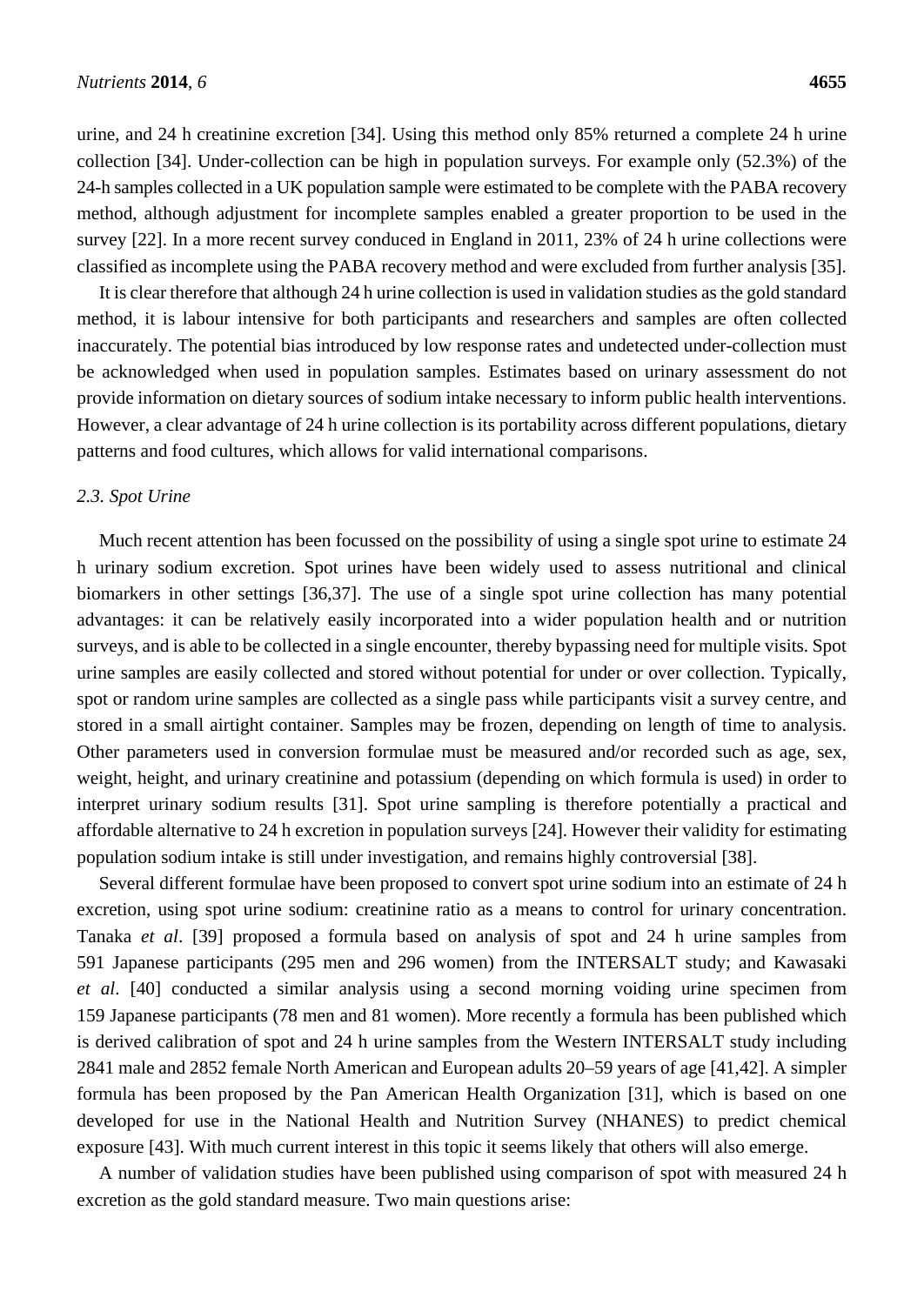- 1. Is an estimate based on a single spot urine a valid reflection of an individual's mean 24 h excretion?
- 2. Is an estimate based on the mean of a single spot urine collection in a population, a valid reflection of the mean sodium intake of that population?

Spot urinary sodium concentration (even when sodium: creatinine ratio is used to account for urinary concentration) is likely to represent sodium intake over a short time period (only a few hours). Diurnal variation of sodium has been described, with over night samples reported to have lower sodium concentrations than those collected during the day [34]. Spot urine samples therefore are likely to show even greater intra-individual variability of sodium concentration than 24 h collections, especially if the samples are collected at different (and varying) times of the day, as is likely in large population surveys. Wang *et al.* reported large within person variances for timed spot urine samples (ranging from 21% to 41% of mean excretions) in the spot specimens. These were larger than for the 24 h urines, which had 16%–29% of the mean excretion within person variation. Repeated spot urine sodium: creatinine ratio had poor reliability in a New Zealand population sample with an intra-class correlation of only 0.25 [44]. A single spot urine will not therefore estimate an individual's mean sodium intake.

Many studies have compared spot with 24 h on same day to assess whether a single spot urine can accurately estimate 24 h excretion on that day. A review of validation studies conducted in 2012 showed correlation coefficients of ranging from 0.17 to 0.94 when comparing an estimate based on spot urine collection with a 24 h urine collection over the same period [45]. This review concluded that a single spot urine is not a good reflection of 24 h excretion over the same time period [45]. Similarly, assessments using the mean difference ratio of Bland and Altman (usually considered to be a better method of assessing agreement between two methods of measurement than correlation) also show spot urine to be a poor predictor of 24 h excretion in individuals. For example a comparison in a New Zealand population showed that indicated that for 95% of cases, the ratio of the estimated 24 h urinary sodium using the INTERSALT formula will be between 0.46 and 2.56 times the measured 24 h urinary sodium for the same 24 h time period [44].

However many studies have shown that the mean population intake derived from spot urine sampling using predictive equations to estimate individual mean 24 h excretion approximates the mean 24 h excretion of that population, indicating that it may be a useful tool for monitoring population sodium intake. A study in a New Zealand sample of healthy volunteers who provided spot urine and a 24-h urine samples showed that estimates using the INTERSALT formula provided reasonably accurate estimates of key population indicators (mean, range and proportion above nutrient reference values) that were close to those of the measured 24-h urine excretion [44]. A recent review of 19 studies, including 6803 participants which compared population means from collected spot and 24 h urine sodium excretion concluded that spot urine sodium is likely to be suitable for estimating population level estimates [46]. This study suggested that estimates using the INTERSALT formula may perform better than Tanaka or Kawasaki estimates across a range of values of 24 h excretion in a range of different population groups [46]. A validation study in multi-ethnic populations in Britain and Italy using estimates calculated using the Tanaka formula showed limited agreement between estimates based on spot and 24 h urinary excretion. In particular, the validity of estimates using spot urine differed between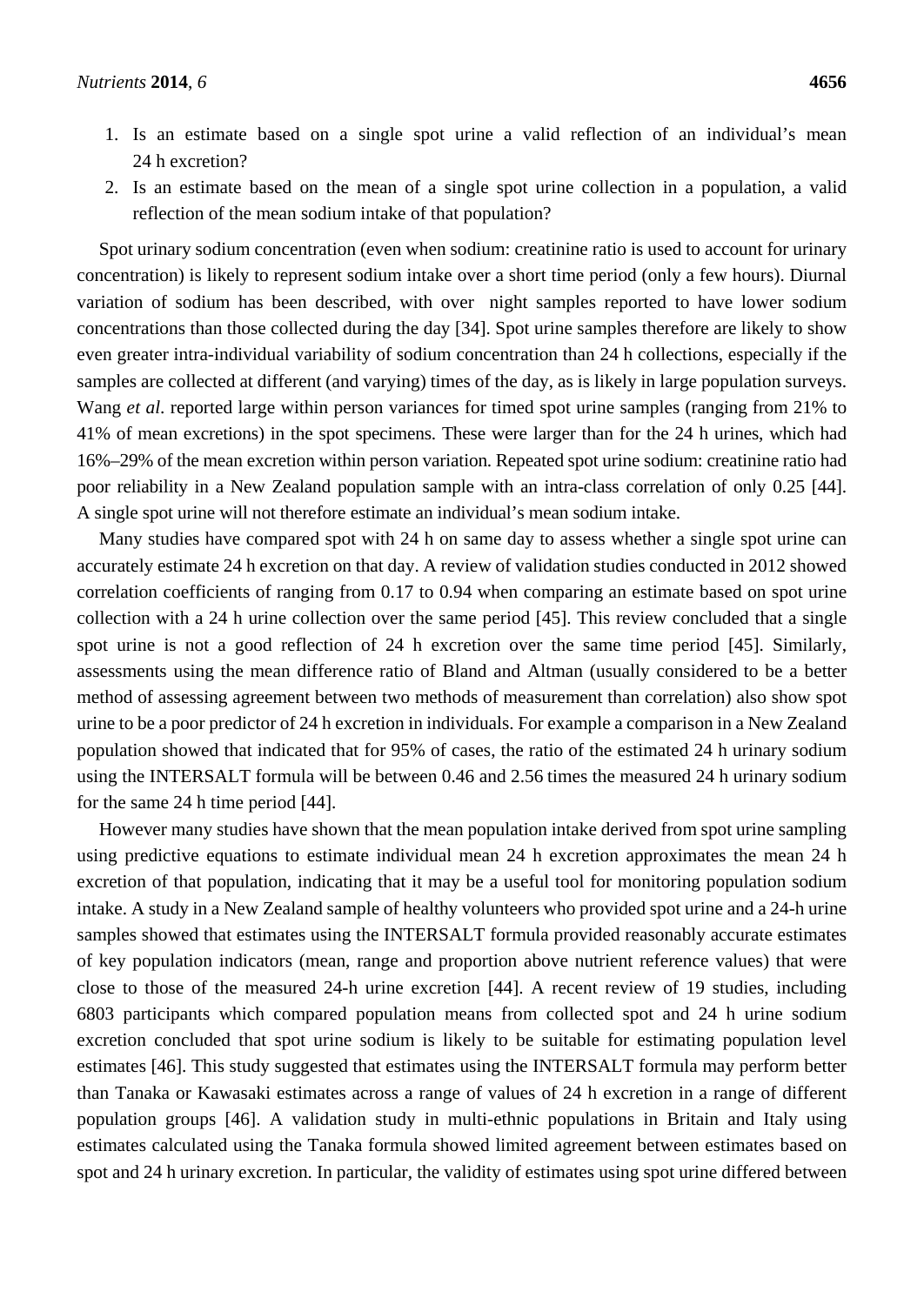men and women, and in different ethnic groups, suggesting that spot urine estimates have limited usefulness in comparing sodium intake in different ethnic groups [47].

The use of spot urine estimates of 24 h excretion is being considered as a means of monitoring dietary sodium intake in low income countries where 24 h urine sampling may be logistically difficult [48]. It also shows promise in the interpretation of population-based settings. For example Pfeiffer *et al*. have estimated 24 h excretion in US adults aged 20–59 years participating in NHANES surveys between 1988 and 2010 using estimates derived from a convenience sample of casual/random spot urine samples using the INTERSALT formula [41]. They demonstrated a small but statistically significant increase in estimated mean sodium intake (both with and without adjustment for age, sex, ethnicity) over the period, suggesting that monitoring population sodium intake using spot urine sampling in population surveys may be a valid [41]. In general, estimates based on spot urine were comparable with estimates based on NHANES dietary intake and 24 h urine from other studies over the period [41]. This finding is contrasts with a study by Bernstein and Willet which examined trends in sodium 24 h excretion in US between 1957 and 2003 showing no significant change in sodium excretion over this period [49]. This apparent discrepancy between the two studies may arise may because the 24 h urine samples are taken from different surveys using different populations and different methods of recruitment and sampling However further research is needed using spot urine to estimate population mean intake in different populations before this method becomes widely accepted. A further limitation of studies to date has been the limited age range included, with few of the validation studies using participants over the age of 65 years of age; the age group most at risk of cardiovascular disease outcomes. Baseline 24 h urine assessment has been recommended [31], and validation studies may be recommended to assess which (if any) of the published formulae is valid for use in different population groups prior to monitoring population sodium intake using spot urine sampling.

Several countries have recently measured spot urine sodium as part of population surveys, including Australia, New Zealand. However the lack of a well validated and internationally accepted formula for conversion to estimates of 24 h excretion has meant that these results have not yet been reported [24,50]. While several formulae have been proposed, a single formula has not been accepted for widespread international use. It is plausible that different formulae may be suitable for estimation in different ethnic or population groups, and validation studies in different populations will be required. It is likely however that provided a single formula is used over time, any bias inherent to the use of that formula would remain relatively constant and a percentage change in population intake would be demonstrated, consistent with the Global Target.

### **3. Epidemiological Studies**

It must be emphasized that while the use of spot urine sampling to estimate population sodium intake shows some promise, spot urine sampling has been shown to be inaccurate as a measure of individual sodium intake in clinical settings or epidemiological studies [44,51]. Due to substantial variability in sodium intake over time up to 10, 24 h assessments (based on 24 h urine or dietary assessment) are required to accurately estimate an individual's mean sodium intake [7,52]. For example the INTERMAP study used two timed 24 h urine collections (using several techniques to assess completeness of collection) as well as two 24-h recalls to estimate sodium intake of participants[27].A well designed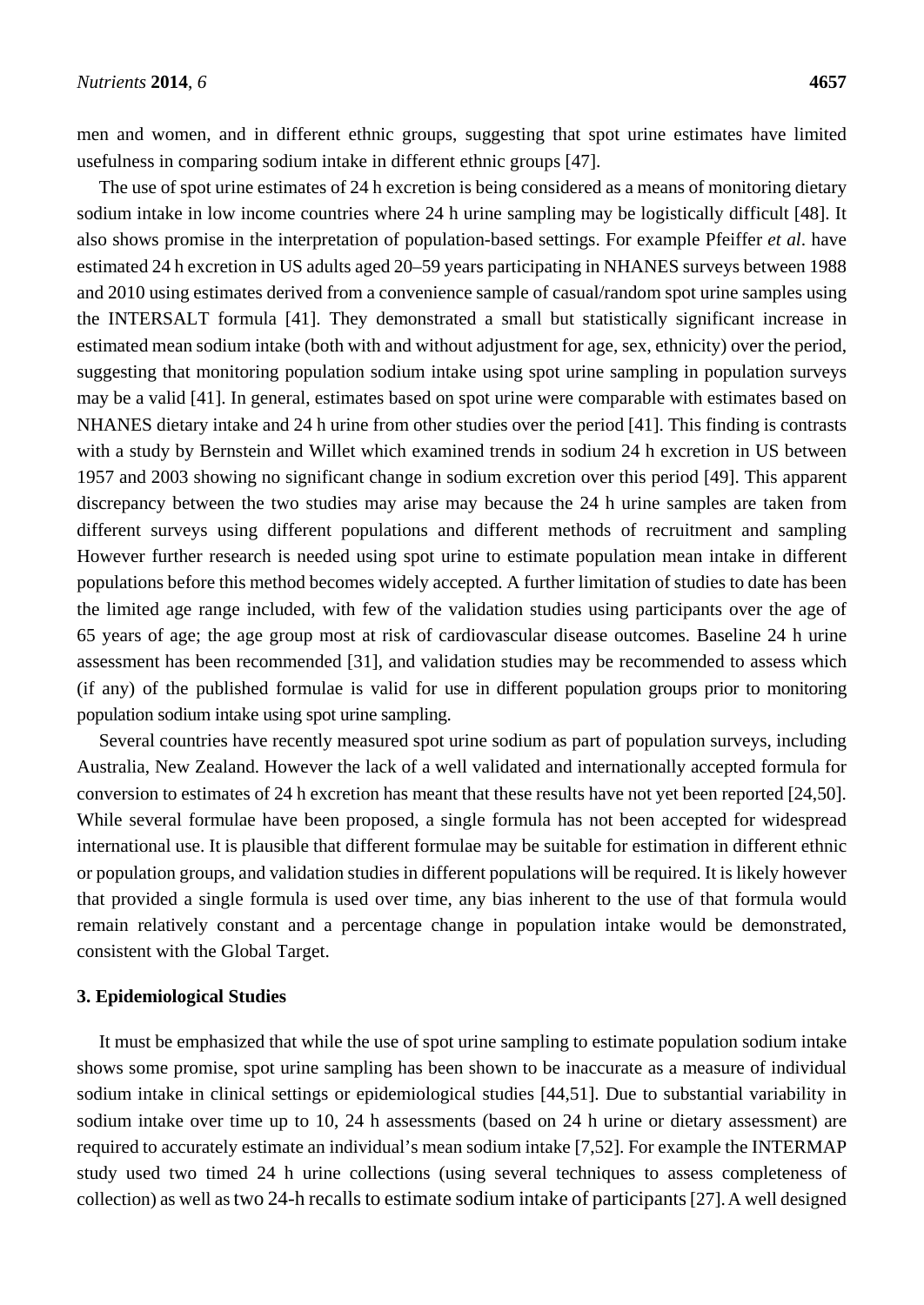and validated food frequency questionnaire may also be useful for identifying whether individuals are high- or low-sodium consumers in clinical or epidemiological settings [53], however assessments based on a single spot urine sample are likely to be completely invalid in this context.

# **4. Conclusions**

Monitoring of population sodium intake is essential for compliance with the WHO target of a 30% relative reduction in mean population sodium intake. A number of different methods estimating dietary sodium are currently in use. Dietary assessment (diet records or diet recall) is labour intensive and often under-estimates intake due to under-reporting and difficulties quantifying sodium concentration in a variety of recipes, as well as discretionary salt intake. Dietary assessment does however enable identification of important dietary sources of sodium, which can inform public health interventions to lower sodium intake. 24 h urinary collection (widely considered to be the most accurate method) is also burdensome and is limited by under-collection and lack of suitable methodology to accurately identify incomplete samples. Spot urine sampling is potentially a convenient and afffordable alternative. Studies suggest that while spot urinary sodium is a poor predictor of 24 h excretion in indviduals, it may in the future provide population estimates adequate for monitoring as part of broader population surveys. However, there are still a number of questions about reliability of spot urine collections as a means of monitoring population changes. Therefore it is recommended that in those providing spot urine that a sub-sample also perform 24 h urine collections to enable the development of valid estimating equations that can provide a robust mean population estimate of sodium intake from spot collections. Regardless, it is important that the assessment methods are consistent to demonstrate trends over time. Whilst there are always going to be challenges in relation to finding a perfect dietary assessment method [19], further research is needed into how best to monitor population salt intake, especially in low income countries.

# **Conflicts of Interest**

The author declares no conflict of interest.

# **References and Notes**

- 1. World Health Organization. *Follow-up to the Political Declaration of the High-Level Meeting of the General Assembly on the Prevention and control of Non-Communicable Diseases: Sixty-Sixth World Health Assembly (WHA66.10)*; World Health Organization: Geneva, Switzerland, 2013.
- 2. World Health Organization. *Reducing Salt Intake in Population*s: *Report of a WHO Forum and Technical Meeting 5–7 October 2006, Paris, France*; World Health Organization: Geneva, Switzerland, 2006.
- 3. Aburto, N.J.; Ziolkovska, A.; Hooper, L.; Elliott, P.; Cappuccio, F.P.; Meerpohl, J.J. Effect of lower sodium intake on health: Systematic review and meta-analyses. *BMJ* **2013**, *346*, doi:10.1136/bmj.f1326.
- 4. He, F.; Li, J.; Macgregor, G. Effect of longer term modest salt reduction on blood pressure: Cochrane systematic review and meta-analysis of randomised trials. *BMJ* **2013**, *346*, doi:10.1136/bmj.f1325.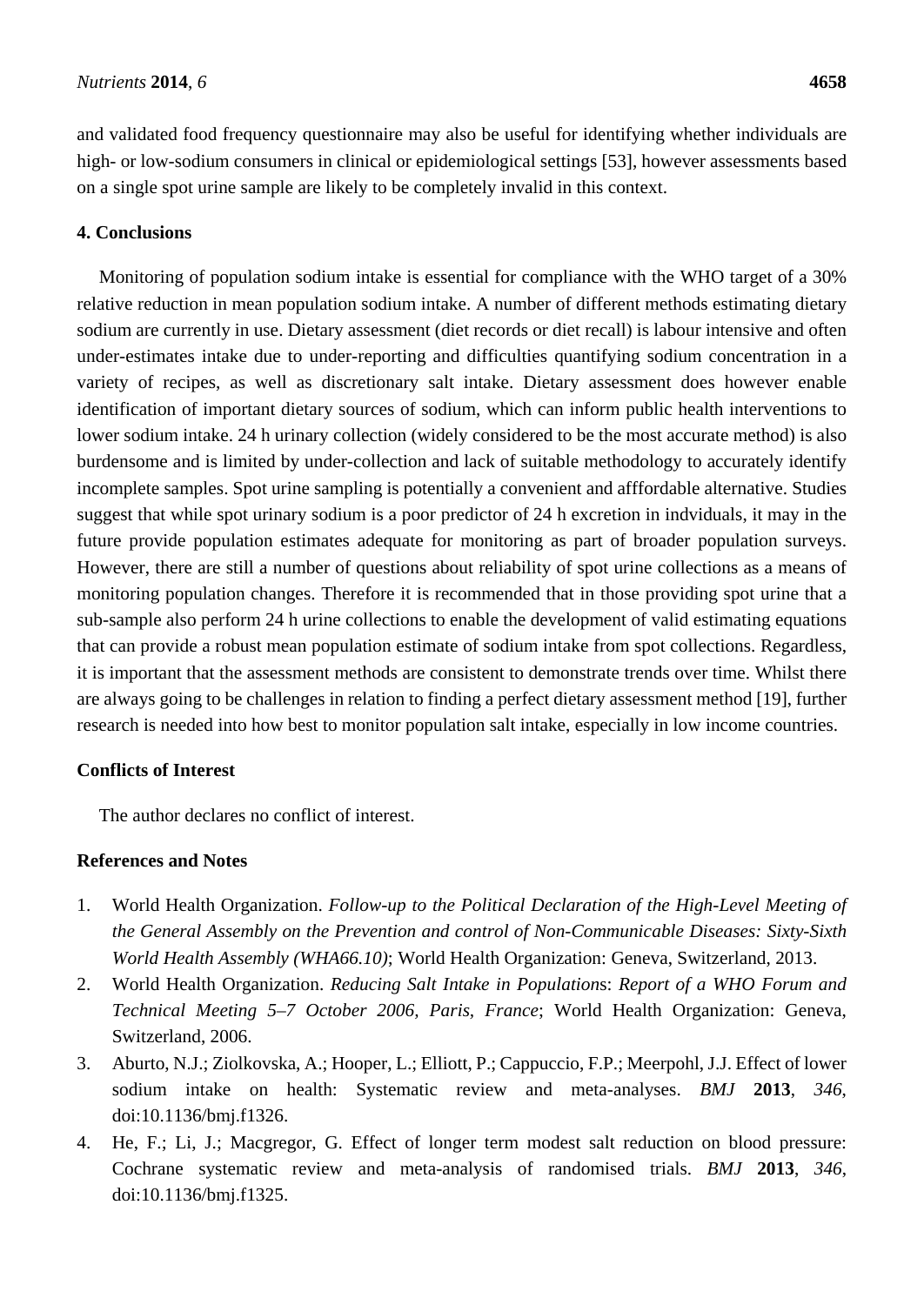- 5. World Health Organization. *Guideline: Sodium Intake for Adults and Children*; World Health Organization: Geneva, Switzerland, 2012.
- 6. Powles, J.; Fahimi, S.; Micha, R.; Khatibzadeh, S.; Shi, P.; Ezzati, M.; Lim, S.; Mozaffarian, D. Global, regional and national sodium intakes in 1990 and 2010: A systematic analysis of 24 h urinary sodium excretion and dietary surveys worldwide. *BMJ Open* **2013**, *3*, doi:10.1136/ bmjopen-2013-003733.
- 7. Dyer, A.R.; Elliott, P.; Chee, D.; Stamler, J. Urinary biochemical markers of dietary intake in the INTERSALT Study. *Am. J. Clin. Nutr.* **1997**, *65*, 1246–1253.
- 8. Gemming, L.; Jiang, Y.; Swinburn, B.; Utter, J.; Ni Mhurchu, C. Under-reporting remains a key limitation of self-reported dietary intake: An analysis of the 2008/09 New Zealand Adult Nutrition Survey. *Eur. J. Clin. Nutr.* **2013**, *68*, 259–264.
- 9. Freisling, H.; van Bakel, M.M.E.; Biessy, C.; May, A.M.; Byrnes, G.; Norat, T.; Rinaldi, S.; de Magistris, M.S.; Grioni, S.; Bueno-de-Mesquita, H.B.; *et al*. Dietary reporting errors on 24 h recalls and dietary questionnaires are associated with BMI across six European countries as evaluated with recovery biomarkers for protein and potassium intake. *Br. J. Nutr.* **2012**, *107*, 910–920.
- 10. Whelton, P.; Appel, L.; Sacco, R.; Anderson, C.; Antman, E.; Campbell, N.; Dunbar, S.B.; Frohlich, E.D.; Hall, J.E.; Jessup, M.; *et al*. Sodium, Blood Pressure, and Cardiovascular Disease Further Evidence Supporting the American Heart Association Sodium Reduction Recommendations. *Circulation* **2012**, *126*, 2880–2889.
- 11. Bailey, R.L.; Mitchell, D.C.; Miller, C.; Smiciklas-Wright, H. Assessing the effect of underreporting energy intake on dietary patterns and weight status. *J. Am. Diet. Assoc.* **2007**, *107*, 64–71.
- 12. Mattes, R.D.; Donnelly, D. Relative contributions of dietary sodium sources. *J. Am. Coll. Nutr.* **1991**, *10*, 383–393.
- 13. Anderson, C.A.M.; Appel, L.J.; Okuda, N.; Brown, I.J.; Chan, Q.; Zhao, L.; Ueshima, H.; Kesteloot, H.; Miura, K.; Curb, J.D.; *et al*. Dietary sources of sodium in China, Japan, the United Kingdom, and the United States, women and men aged 40 to 59 years: The INTERMAP study. *J. Am. Diet. Assoc.* **2010**, *110*, 736–745.
- 14. Rhodes, D.G.; Murayi, T.; Clemens, J.C.; Baer, D.J.; Sebastian, R.S.; Moshfegh, A.J. The USDA Automated Multiple-Pass Method accurately assesses population sodium intakes. *Am. J. Clin. Nutr.* **2013**, *97*, 958–964.
- 15. Strazzullo, P. Sodium in drugs and hypertension. *BMJ* **2013**, *347*, doi:10.1136/bmj.f7321.
- 16. Willett, W.C. Comparison of Food Frequency Questionnaires. *Am. J. Epidemiol.* **1998**, *148*, 1157–1159.
- 17. Day, N.; McKeown, N.; Wong, M.; Welch, A.; Bingham, S. Epidemiological assessment of diet: A comparison of a 7-day diary with a food frequency questionnaire using urinary markers of nitrogen, potassium and sodium. *Int. J. Epidemiol.* **2001**, *30*, 309–317.
- 18. Du, S.; Neiman, A.; Batis, C.; Wang, H.; Zhang, B.; Zhang, J.; Popkin, B.M. Understanding the patterns and trends of sodium intake, potassium intake, and sodium to potassium ratio and their effect on hypertension in China. *Am. J. Clin. Nutr.* **2014**, *99*, 334–343.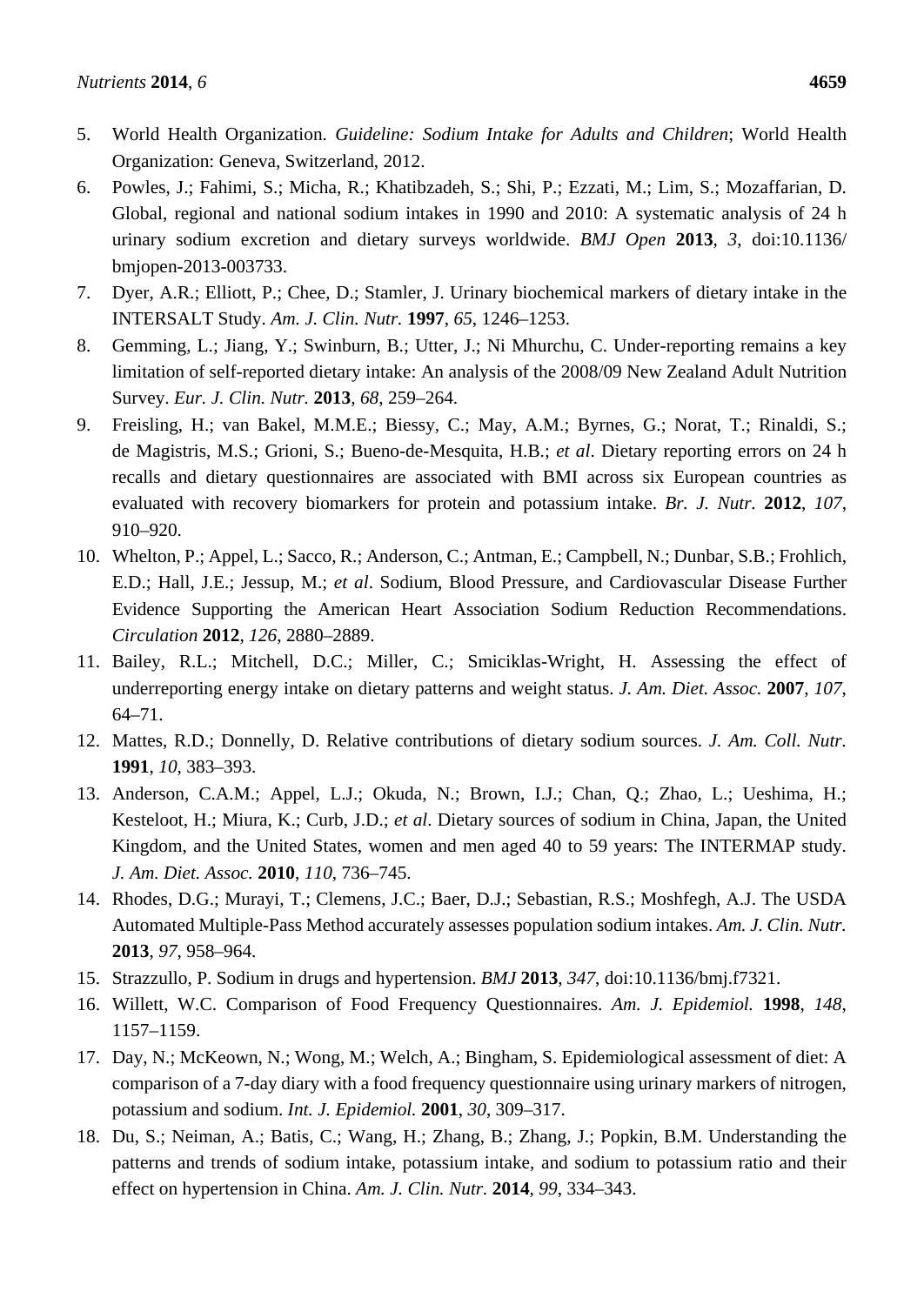- 19. Willett, W. Dietary diaries versus food frequency questionnaires—A case of undigestible data. *Int. J. Epidemiol.* **2001**, *30*, 317–319.
- 20. Holbrook, J.T.; Patterson, K.Y.; Bodner, J.; Douglas, L.; Veillon, C.; Kelsay, J.; Mertz, W.; Smith, J.C., Jr. Sodium and potassium intake and balance in adults consuming self-selected diets. *Am. J. Clin. Nutr.* **1984**, *40*, 786–793.
- 21. He, F.J.; Brinsden, H.C.; MacGregor, G.A. Salt reduction in the United Kingdom: A successful experiment in public health. *J. Hum. Hypertens.* **2014**, *28*, 345–352.
- 22. Joint Health Surveys Unit. *An Assessment of Dietary Sodium Levels among Adults (aged 19–64) in the General Population, Based on Analyisis of Dietary Sodium in 24 hour Urine Samples*; National Centre for Social Research: London, UK, 2006.
- 23. Ribic, C.H.; Zakotnik, J.M.; Vertnik, L.; Vegnuti, M.; Cappuccio, F.P. Salt intake of the Slovene population assessed by 24 h urinary sodium excretion. *Public Health Nutr.* **2010**, *13*, 1803–1809.
- 24. Hawkes, C.; Webster, J. National Approaches to monitoring population salt intake: A trade-off between accuracy and practicality? *PLoS One* **2012**, *7*, doi:10.1371/journal.pone.0046727.
- 25. Land, M.-A.; Webster, J.; Christoforou, A.; Praveen, D.; Jeffery, P.; Chalmers, J.; Smith, W.; Woodward, M.; Barzi, F.; Nowson, C.; *et al*. Salt intake assessed by 24 h urinary sodium excretion in a random and opportunistic sample in Australia. *BMJ Open* **2014**, *4*, doi:10.1136/bmjopen-2013- 003720.
- 26. Joint Health Surveys Unit. *A Survey of 24 hour and Spot Urinary Sodium and Potassium Excretion in a Representative Sample of the Scottish Population*; National Centre for Social Research: London, UK, 2007.
- 27. Dennis, B.; Stamler, J.; Buzzard, M.; Conway, R.; Elliott, P.; Moag-Stahlberg, A.; Okayama, A.; Okuda, N.; Robertson, C.; Robinson, F.; *et al*. INTERMAP: The dietary data—Process and quality control. *J. Hum. Hypertens.* **2003**, *17*, 609–622.
- 28. Johansson, G.; Bingham, S.; Vahter, M. A method to compensate for incomplete 24-hour urine collections in nutritional epidemiology studies. *Public Health Nutr*. **1999**, *2*, 587–591.
- 29. Jakobsen, J.; Pedersen, A.N.; Ovesen, L. Para-aminobenzoic acid (PABA) used as a marker for completeness of 24 hour urine: Effects of age and dosage scheduling. *Eur. J. Clin. Nutr.* **2003**, *57*, 138–142.
- 30. De Keyzer, W.; Huybrechts, I.; Dekkers, A.L.; Geelen, A.; Crispim, S.; Hulshof, P.J.; Andersen, L.F.; Řehůřková, I.; Ruprich, J.; Volatier, J.L.; *et al.* Predicting urinary creatinine excretion and its usefulness to identify incomplete 24 h urine collections. *Br. J. Nutr.* **2012**, *108*, 1118–1125.
- 31. WHO/PAHO Regional Expert Group for Cardiovasular Disease Prevention through Population-Wide Dietary Salt Reduction. *Protocol for Population Level Sodium Determination in 24-Hour Urine Samples*; World Health Organization: Geneva, Switzerland, 2010.
- 32. The INTERSALT Co-operative Research Group. An International Co-operative Study on the Relation of Blood Pressure to Electrolyte Excretion in Populations. I. Design and Methods. *J. Hypertens.* **1986**, *4*, 781–787.
- 33. Cogswell, M.E.; Elliott, P.; Wang, C.-Y.; Rhodes, D.G.; Pfeiffer, C.M.; Loria, C.M. Assessing US sodium intake through dietary data and urine biomarkers. *Adv. Nutr.* **2013**, *4*, 560–562.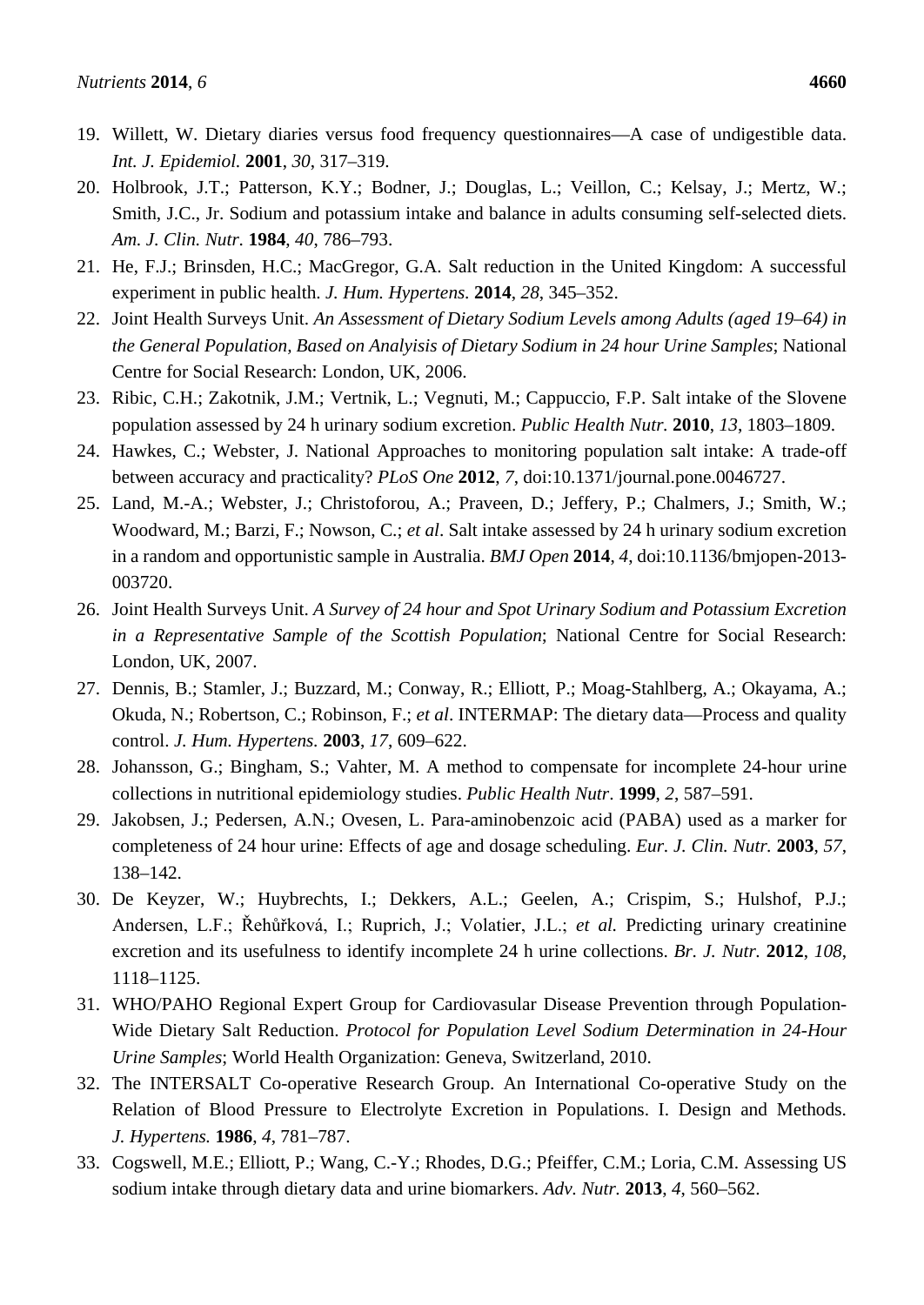- 34. Wang, C.-Y.; Cogswell, M.E.; Loria, C.M.; Chen, T.-C.; Pfeiffer, C.M.; Swanson, C.A.; Caldwell, K.L.; Perrine, C.G.; Carriquiry, A.L.; Liu, K.; *et al*. Urinary excretion of sodium, potassium, and chloride, but not iodine, varies by timing of collection in a 24-hour calibration study. *J. Nutr.* **2013**, *143*, 1276–1282.
- 35. Department of Health. *National Diet and Nutrition Survey—Assessment of Dietary Sodium in Adults (Aged 19 to 64 Years) in England, 2011*; Department of Health: London, UK, 2011.
- 36. Zimmermann, M.B. Methods to assess iron and iodine status. *Br. J. Nutr.* **2008**, *99*, 2–9.
- 37. Martin, H. Laboratory measurement of urine albumin and urine total protein in screening for proteinuria in chronic kidney disease. *Clin. Biochem. Rev.* **2011**, *32*, 97–102.
- 38. Ji, C.; Dary, O.; Campbell, N.R.; Cappuccio, F.P. Spot and overnight urine are inappropriate to assess population sodium intake. *Rev. Panam. Salud Pública* **2013**, *34*, 283.
- 39. Tanaka, T.; Okamura, T.; Miura, K.; Kadowaki, T.; Ueshima, H.; Nakagawa, H.; Hashimoto, T. A simple method to estimate populational 24-h urinary sodium and potassium excretion using a casual urine specimen. *J. Hum. Hypertens.* **2002**, *16*, 97–103.
- 40. Kawasaki, T.; Itoh, K.; Uezono, K.; Sasaki, H. A simple method for estimating 24 h urinary sodium and potassium excretion from second morning voiding urine specimen in adults. *Clin. Exp. Pharmacol. Physiol.* **1993**, *20*, 7–14.
- 41. Pfeiffer, C.M.; Hughes, J.P.; Cogswell, M.E.; Burt, V.L.; Lacher, D.A.; LaVoie, D.J.; Rabinowitz, D.J.; Johnson, C.L.; Pirkle, J.L. Urine sodium excretion increased slightly among U.S. adults between 1988 and 2010. *J. Nutr.* **2014**, *144*, 698–705.
- 42. Brown, I.J.; Dyer, A.R.; Chan, Q.; Cogswell, M.E.; Ueshima, H.; Stamler, J.; Elliott, P.; INTERSALT Co-Operative Research Group. Estimating 24-hour urinary sodium excretion from casual urinary sodium concentrations in western populations: The INTERSALT study. *Am. J. Epidemiol.* **2013**, *177*, 1180–1192.
- 43. Mage, D.T.; Allen, R.H.; Kodali, A. Creatinine corrections for estimating children's and adult's pesticide intake doses in equilibrium with urinary pesticide and creatinine concentrations. *J. Expo. Sci. Environ. Epidemiol.* **2007**, *18*, 360–368.
- 44. McLean, R.; Williams, S.; Mann, J. Monitoring population sodium intake using spot urine samples: Validation in a New Zealand population. *J. Hum. Hypertens.* **2014**, *28*, 657–662.
- 45. Ji, C.; Sykes, L.; Paul, C.; Dary, O.; Legetic, B.; Campbell, N.R.C.; Cappuccio, F.P. Systematic review of studies comparing 24-hour and spot urine collections for estimating population salt intake. *Rev. Panam. Salud Pública* **2012**, *32*, 307–315.
- 46. Huang, L.; Crino, M.; Jeffery, P.; Woodward, M.; Barzi, F.; McLean, R.; Land, M.A.; Neal, B. Can spot urine be used to replace 24-h urine for monitoring population salt intake? *J. Hypertens.* **2014**, *32* (Suppl. 1), 110.
- 47. Ji, C.; Miller, M.; Venezia, A.; Strazzullo, P.; Cappuccio, F. Comparisons of spot *vs.* 24-h urine samples for estimating population salt intake: Validation study in two independent samples of adults in Britain and Italy. *Nutr. Metab. Cardiovasc. Dis.* **2013**, *24*, 140–147.
- 48. Webster, J.; Snowdon, W.; Moodie, M.; Viali, S.; Schultz, J.; Bell, C.; Land, M.-A.; Downs, S.; Christoforou, A.; Dunford, E.; *et al.* Cost-effectiveness of reducing salt intake in the Pacific Islands: Protocol for a before and after intervention study. *BMC Public Health* **2014**, *14*, 107.